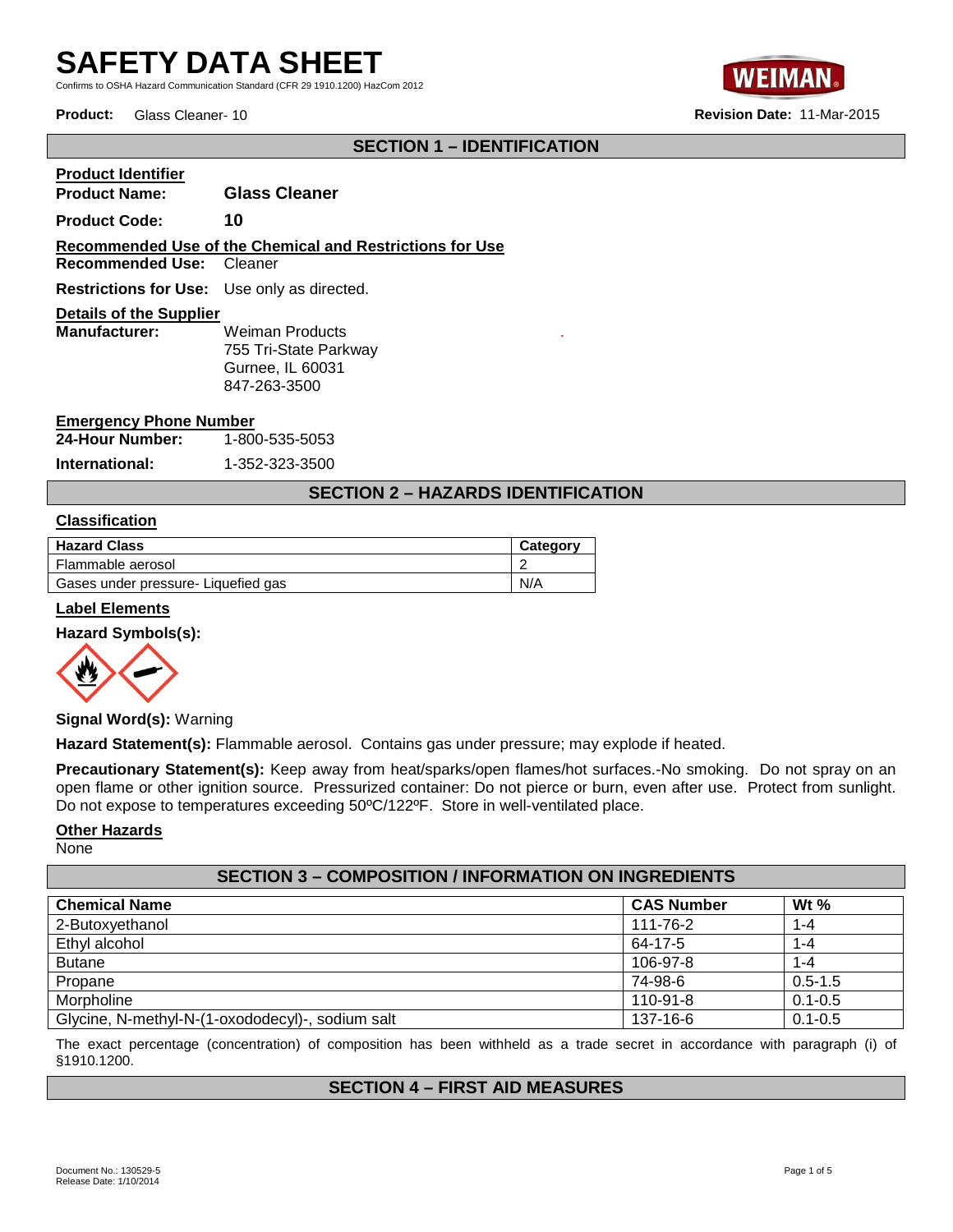Confirms to OSHA Hazard Communication Standard (CFR 29 1910.1200) HazCom 2012

**Product:** Glass Cleaner- 10 **Revision Date:** 11-Mar-2015

## **First Aid Measures**

**Inhalation:** If breathing is difficult, remove victim to fresh air and keep at rest in a position comfortable for breathing. Get medical advice/attention if you feel unwell.

**Eye Contact:** In case of contact, immediately flush eyes with plenty of water. Remove contact lenses, if worn. If irritation persists, get medical attention.

**Ingestion:** If swallowed, do NOT induce vomiting unless directed to do so by medical personnel. Never give anything by mouth to an unconscious person. Get medical advice/attention if you feel unwell.

**Skin:** If irritation occurs, flush skin with plenty of water. Get medical attention if irritation persists.

## **Most Important Symptoms and Effects (Acute and Delayed)**

**Inhalation:** May cause respiratory tract irritation.

**Eye Contact:** May cause eye irritation. Symptoms may include discomfort or pain, excess blinking and tear production, with possible redness and swelling.

**Ingestion:** May be harmful if swallowed. May cause stomach distress, nausea or vomiting.

**Skin:** May cause skin irritation. Symptoms may include redness, drying, defatting and cracking of the skin.

#### **Indication of any Immediate Medical Attention and Special Treatment Needed**

**Note to Physician:** Treat symptomatically.

## **SECTION 5 – FIRE FIGHTING MEASURES**

### **Extinguishing Media**

**Suitable:** Treat for surrounding material.

**Unsuitable:** None known.

#### **Specific Hazards Arising from Chemical**

Flammable aerosol. Products of combustion include, and are not limited to: oxides of carbon. Heat may build pressure, rupturing closed containers, spreading fire and increasing risk of burns and injuries.

#### **Protective Equipment and Precautions for Firefighters**

Cool closed containers exposed to fire with water spray. Keep upwind of fire. Wear full fire-fighting turn-out gear (full Bunker gear) and respiratory protection (SCBA).

### **SECTION 6 – ACCIDENTAL RELEASE MEASURES**

## **Personal Precautions, Protective Equipment, and Emergency Procedures**

**Personal Precautions:** Use personal protection recommended in Section 8. Isolate the hazard area and deny entry to unnecessary and unprotected personnel.

**Environmental Precautions:** See Section 12 for ecological information.

#### **Methods and Material for Containment and Cleaning Up**

Eliminate sources of ignition. Contain and/or absorb spill with inert material (e.g. sand, vermiculite), then place in a suitable container. Do not flush to sewer or allow to enter waterways. Use appropriate Personal Protective Equipment (PPE). Scoop up material and place in a disposal container. Provide ventilation.

## **SECTION 7 – HANDLING AND STORAGE**

#### **Precautions for Safe Handling**

**Handling:** Keep away from sources of ignition- No smoking. Avoid contact with skin and eyes. Avoid breathing dust/fume/gas/mist/vapors/spray. Do not swallow. When using do not eat, drink or smoke. Do not spray on an open flame or other ignition source. Pressurized container: Do not pierce or burn, even after use.

**General Hygiene Advice:** Launder contaminated clothing before use. Wash hands before eating, drinking, or smoking.

#### **Conditions for Safe Storage, Including any Incompatibilities**

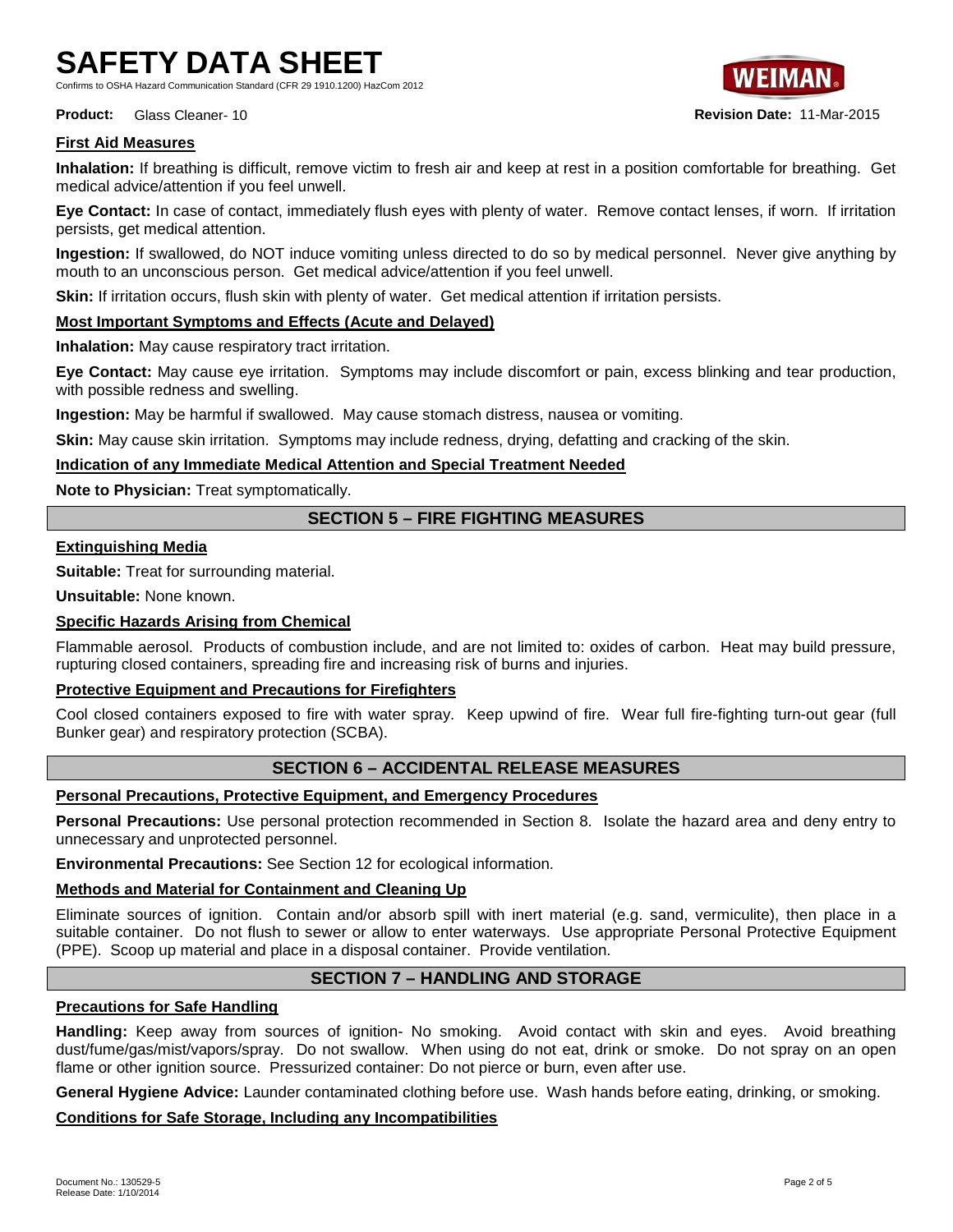Confirms to OSHA Hazard Communication Standard (CFR 29 1910.1200) HazCom 2012



**Product:** Glass Cleaner- 10 **Revision Date:** 11-Mar-2015

**Storage Conditions:** Proper grounding procedures to avoid static electricity should be followed. Keep out of the reach of children. Do not expose to temperatures exceeding 50ºC/122ºF. Store away from direct sunlight or other heat sources. Store in a well-ventilated place.

**Incompatible Materials:** Strong oxidizing agents.

## **SECTION 8 – EXPOSURE CONTROLS/PERSONAL PROTECTION**

## **Control Parameters**

### **Exposure Guidelines:**

| <b>Chemical Name</b>                                             | <b>ACGIH TLV</b> | <b>OSHA PEL</b>        | <b>NIOSH IDLH</b> |
|------------------------------------------------------------------|------------------|------------------------|-------------------|
| 2-Butoxyethanol (111-76-2)                                       | 20 ppm           | 240 mg/m $3$           | Not available     |
| Ethyl alcohol (64-17-5)                                          | 1000 ppm         | 1900 mg/m <sup>3</sup> | Not available     |
| Butane (106-97-8)                                                | 1000 ppm         | Not available          | Not available     |
| Propane (74-98-6)                                                | 1000 ppm         | 1800 mg/m <sup>3</sup> | Not available     |
| Morpholine (110-91-8)                                            | 20 ppm           | 70 mg/m <sup>3</sup>   | Not available     |
| Glycine, N-methyl-N-(1-oxododecyl)-, sodium salt<br>$(137-16-6)$ | Not available    | Not available          | Not available     |

## **Appropriate Engineering Controls**

Use ventilation adequate to keep exposures (airborne levels of dust, fume, vapor, etc.) below recommended exposure limits.

## **Individual Protection Measures**

**Respiratory Protection:** In case of insufficient ventilation, wear suitable respiratory equipment. Respirator selection must be based on known or anticipated exposure levels, the hazards of the product and the safe working limits of the selected respirator.

**Skin and Body Protection:** Wear suitable protective clothing.

**Eye/Face Protection:** Safety glasses or goggles are recommended when using product.

**General Work/Hygienic Practices:** Handle in accordance with good industrial hygiene and safety practice.

## **SECTION 9 – PHYSICAL AND CHEMICAL PROPERTIES**

**Appearance:** Clear colorless liquid

**Odor:** Fresh

**Odor threshold:** Not determined

**pH:** 10

**Melting point/freezing point:** Not determined

**Initial boiling point and boiling range:** Not determined

**Flash point:** Not determined

**Evaporation rate:** Not determined

**Flammability (solid, gas):** Flammable aerosol

**Upper/lower flammability or explosive limits:** Not determined

**Vapor pressure:** Not determined

**Vapor density:** Not determined

**Relative density:** 0.99

**Solubility(ies):** Not determined

**Partition coefficient (n-octanol/water):** Not determined

**Auto-ignition temperature:** Not determined

**Decomposition temperature:** Not determined

**Viscosity:** Not determined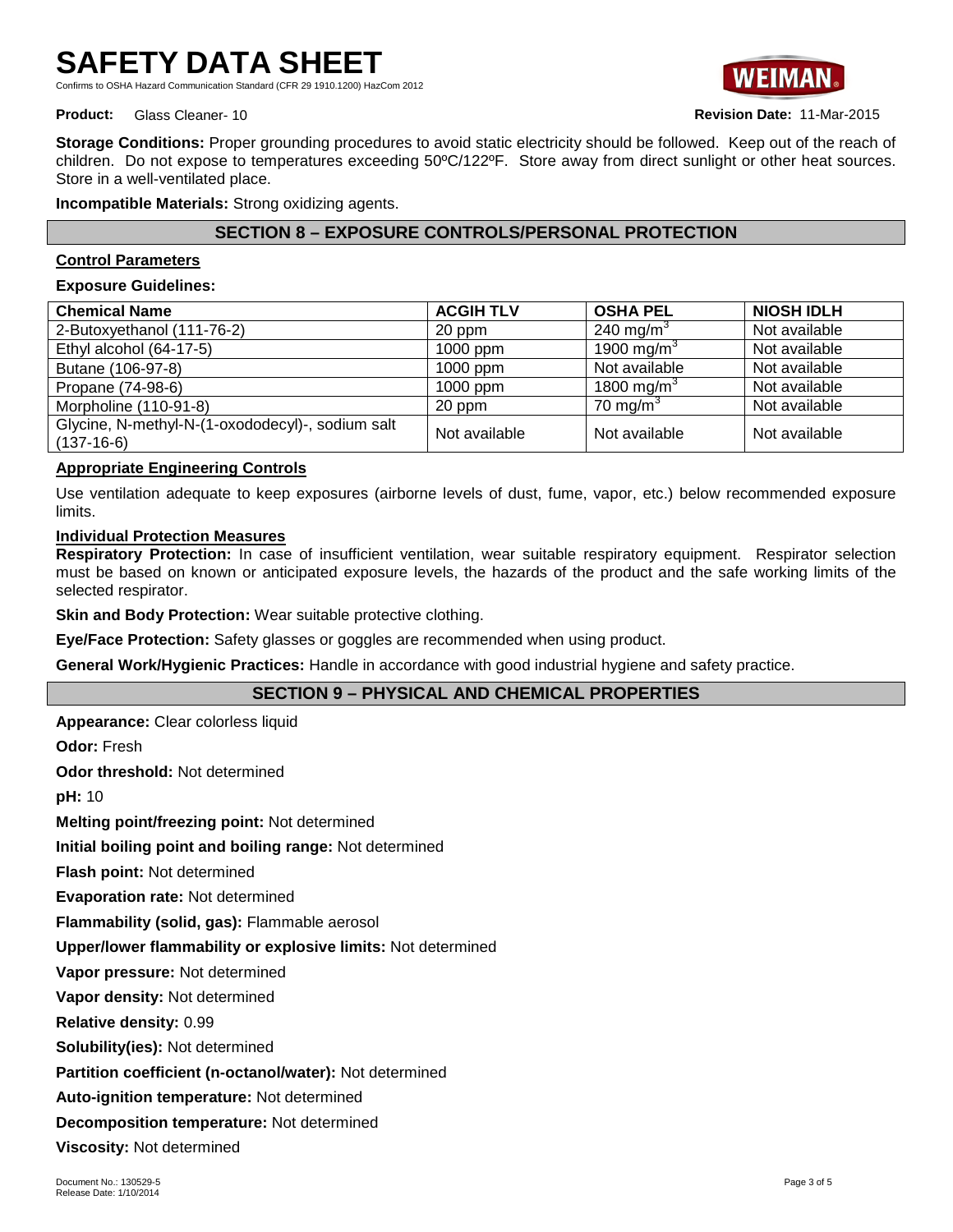Confirms to OSHA Hazard Communication Standard (CFR 29 1910.1200) HazCom 2012



## **SECTION 10 – STABILITY AND REACTIVITY**

**Reactivity:** Not reactive under normal conditions.

**Chemical stability:** Stable under recommended storage conditions. Flammable aerosol. Contents under pressure. Container may explode if heated. Do not puncture. Do not burn.

**Possibility of hazardous reactions:** None under normal use.

**Conditions to avoid:** Heat. Incompatible materials. Sources of ignition.

**Incompatible materials:** Strong oxidizing agents.

**Hazardous decomposition products:** May include and are not limited to: oxides of carbon.

## **SECTION 11 - TOXICOLOGICAL INFORMATION**

**Information on Toxicological Effects**

**Likely Routes of Exposure:** Inhalation, skin contact, eye contact, ingestion

**Information Related to Physical, Chemical, and Toxicological Effects**

See section 4 of this SDS.

## **Delayed and Immediate Effects as well as Chronic Effects from Short and Long-term Exposure**

**Carcinogenicity: NTP:** No **IARC:** No **OSHA:** No

**Numerical Measures of Toxicity**

| <b>Product</b>   |                     |
|------------------|---------------------|
| ATE (oral)       | $>$ 2000 mg/kg, rat |
| ATE (dermal)     | >2000 mg/kg, rabbit |
| ATE (inhalation) | $>5$ mg/l/4h, rat   |

#### **Component Information:**

| <b>Chemical Name</b>                             | Oral LD50                      | <b>Dermal LD50</b>     | <b>Inhalation LC50</b>         |
|--------------------------------------------------|--------------------------------|------------------------|--------------------------------|
| 2-Butoxyethanol (111-76-2)                       | 470 mg/kg (rat)                | Not available          | 450 ppm/4h (rat)               |
| Ethyl alcohol (64-17-5)                          | 7060 mg/kg (rat)               | Not available          | 124.7 mg/l/4h (rat)            |
| Butane (106-97-8)                                | Not available                  | Not available          | 658 g/m <sup>3</sup> /4h (rat) |
| Propane (74-98-6)                                | Not available                  | Not available          | 658 mg/l/4h (rat)              |
| Morpholine (110-91-8)                            | 1050 mg/kg (rat)               | 310-810 mg/kg (rabbit) | 8000 ppm/8h (rat)              |
| Glycine, N-methyl-N-(1-oxododecyl)-, sodium salt | Not available<br>Not available | $0.05 - 0.5$ mg/l/4h   |                                |
| $(137-16-6)$                                     |                                |                        | (rat)                          |

**SECTION 12 - ECOLOGICAL INFORMATION**

**Ecotoxicity:** Not established

**Persistence and degradability:** Not established

**Bioaccumulative potential:** Not established

**Mobility in soil:** Not established

**Other adverse effects:** No additional information available.

## **SECTION 13 – DISPOSAL CONSIDERATIONS**

See section 8 of this SDS for exposure controls and personal protection.

Dispose of the product and container in accordance with all applicable local, state, and federal regulations.

## **SECTION 14 – TRANSPORT INFORMATION**

**Note:** Classification changes based on quantity, packaging, and method of shipment. See current shipping paper for most up to date shipping information.

UN1950, Aerosols, 2.1